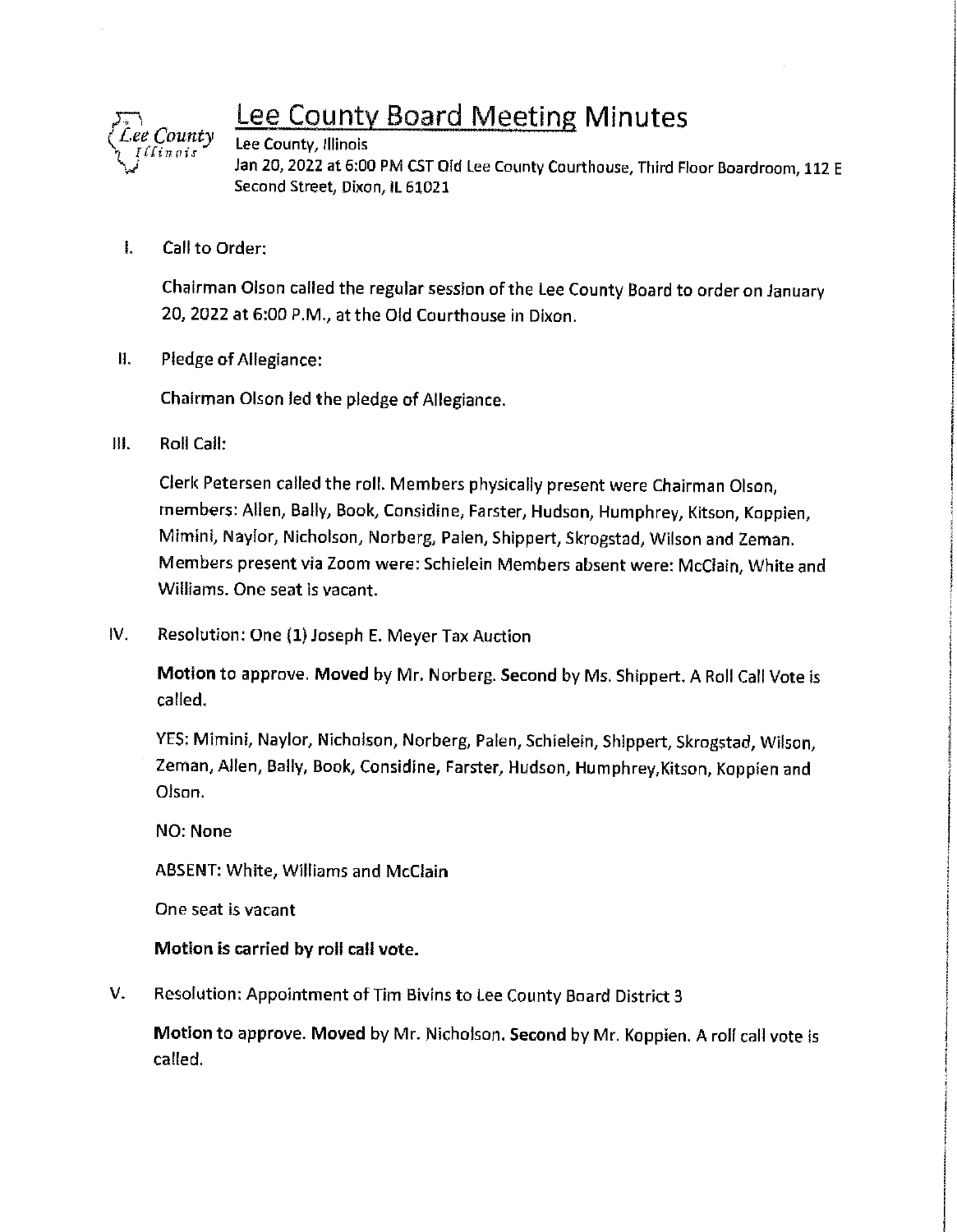YES: Naylor, Nicholson, Norberg, Palen, Schielein, Shippert, Skrogstad, Wilson, Zeman, Allen, Bally, Book, Considine, Farster, Hudson, Humphrey, Kitson, Koppien, Mimini and Olson.

#### NO: None

#### ABSENT: White, Williams and McClain

One seat is vacant

#### **Motion is carried by roll call vote.**

A. Clerk Petersen gives Oath of Office to Mr. Bivins

Mr. Bivins is marked present at the meeting at approximately 6:0Sp.m.

#### VI. Announcements:

- A. Please mute or turn off cell phones
- **B.** Resolution in recognition and profound appreciation of distinguished service by **Jim Wentling**

**Motion** to approve. **Moved** by Mr. Norberg. **Second** by Mr. Koppien. Motion carried unanimously by voice vote. Becky Brenner read aloud the Resolution and Chairman Olson handed Mr. Wentling a plague.

C. Harmon Incident-Recognition

Sheriff Simonton spoke on behalf of his deputies that were part of a life-saving incident on December 22nd in Harmon Illinois. In the early hours of December 22nd at approximately 12:56 a.m. Lee County Sheriff's office and the ECC received a call about a missing 3 year old boy from the Harmon area. The night shift that night consisting of Sergeant Derek Rankin, deputies Joe Presley, Colton Morgan and Nathan Hollinger. Upon arrival the deputies began interviewing the father of the boy, determined that they were searching for a very small child and the child was last seen only wearing a diaper and the temperature that morning was only 17 degrees. The deputies searched the home extensively and surrounding area and were added with the search and rescue team led by Deputy Kyle Kellen and EMA Director Kevin Lally, also responded with a drone, two ISP Troopers and one Dixon PD canine officer, Chief Deputy Glessner and lieutenant Matt Fry. Detective Shane Miller also responded to help with the investigation. At approximately 2:27 a.m. Deputy Morgan located the boy laying naked in a ditch on the east side of town unresponsive. It was believed that the boy was exposed to the elements unclothed for approximately two hours, he was then transported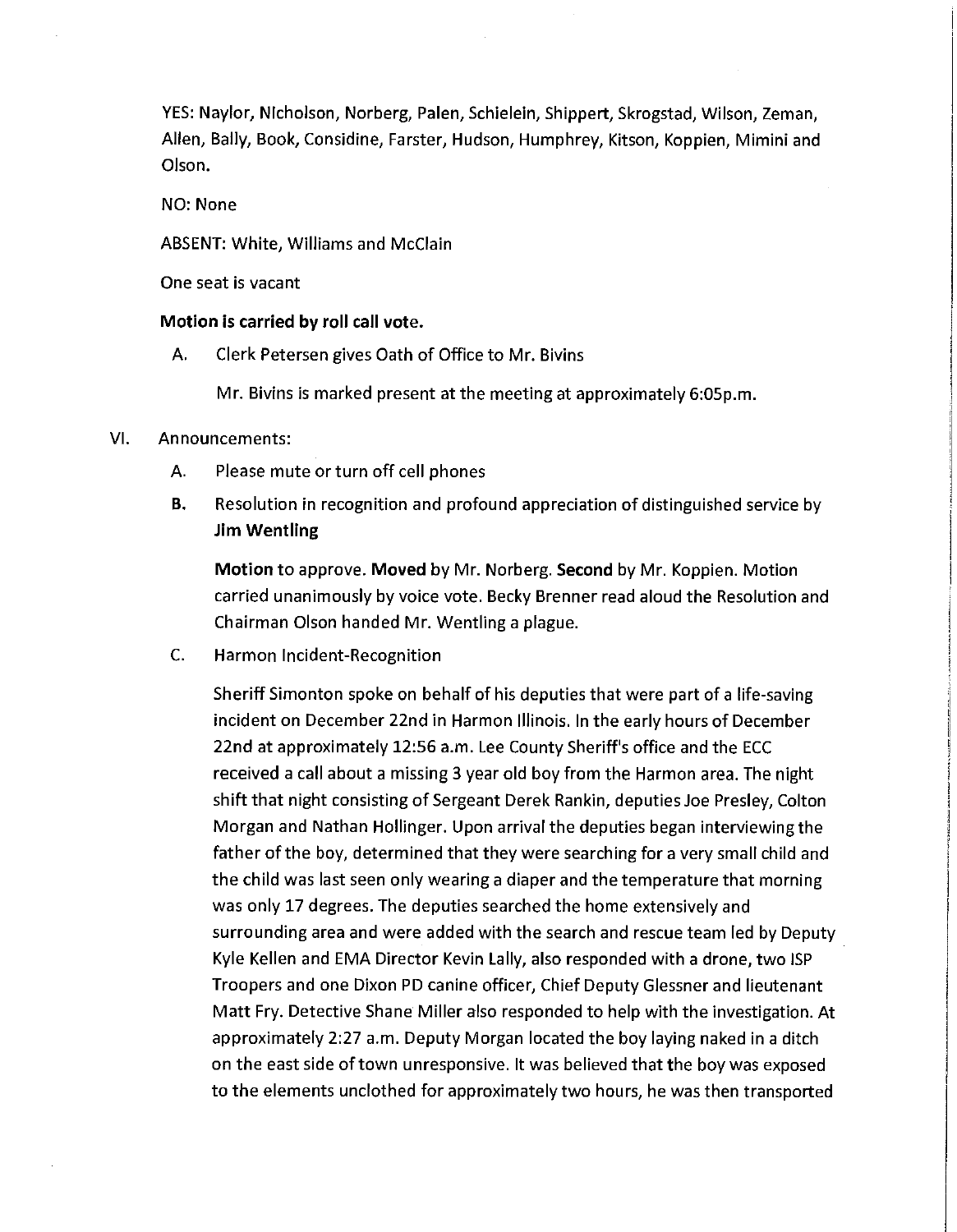to KSB hospital. On the way to the hospital Deputy Hollinger performed CPR twice on the child getting positive results each time. Once arriving at the hospital they had to perform CPR multiple times on the child again, eventually all efforts were successful and the child regained consciousness. He was subsequently stabilized and transported via helicopter to Saint Francis in Peoria. The statement from the hospital summarizes it best: the quick actions and decision making by on-scene personnel, rapid transport to the hospital, warming the child, performing CPR while in route saved this child life. The Sheriff cannot adequately express his gratitude and pride in knowing how exemplary our personnel responded and performed that morning and how outstanding this whole team performed together.

D. Employee Spotlight

Mr. Norberg spoke on behalf ofthis newly created program, Employee Spotlight. The county needs to recognize people that work for the county and we need to show them how we appreciate them. Clerk Petersen spoke on behalf of Lori Miller from the Sheriff's/Corner office and the person behind the Lee County Wellness Committee and Ryan Kreps, Maintenance Old County Courthouse. Each one received a card with a gift card in it. Lisa Wiggins could not be here tonight so her recognition will be moved until next month.

VII. Approval of Board Minutes of: December 21, 2021 Regular County Board meeeting

The minutes of **December 21, 2021 Regular County Board Meeting** were **approved**  without modification.

VIII. Zoning and Planning Petitions, Reports and Minutes

**Motion** to approve Minutes. **Motion** by Mr. Norberg. **Second** by **Mr.** Kitson. Motion carried unanimously by voice vote.

- IX. Petitions Going To the Zoning Board of Appeals:
	- A. Petition 21-P-1584 Petitioner: Michael Partington PPN# 07-08-06-37-003

**Motion** to move **Petition 21-P-1S84 Petitioner: Michael Partington PPN# 07-08- 06-37-003** to the Zoning Board of Appeals. **Moved** by Ms. Shippert. **Second** by Mr. Kitson. Motion carried by unanimously by voice vote.

- X. Petitions Going To the Planning Commission:
	- A. Petition 22-PC-66 Ordinance: Solar Energy Systems as an Accessory Use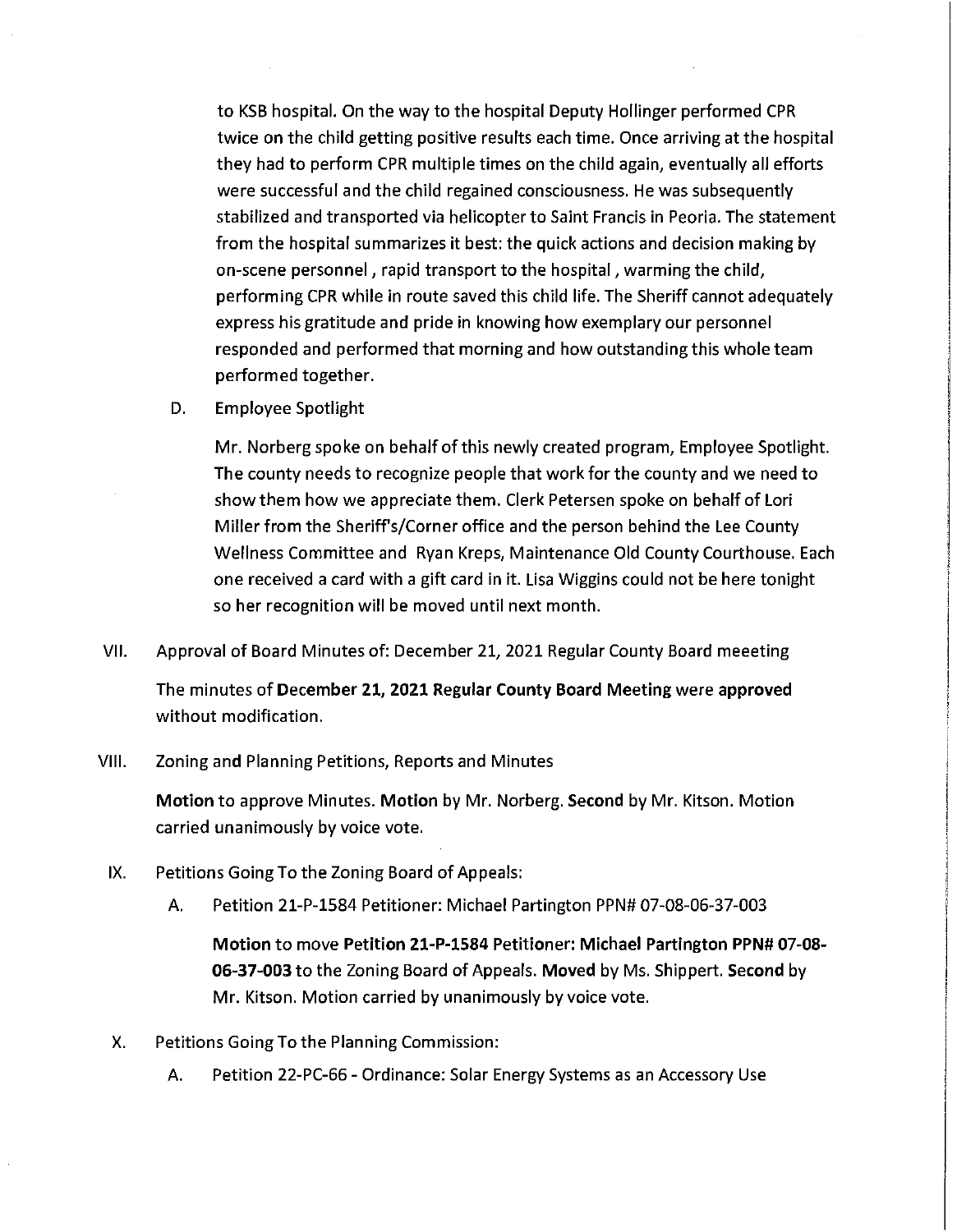**Motion to move Petition 22-PC-66 Ordinance: Solar Energy Systems as an Accessory Use** to the Planning Commission. Moved by Mr. Nicholson. Second by Mr. Kitson. Motion carried unanimously by voice vote.

- XI. Petitions Coming From the Zoning Board of Appeals: None
- XII. Petitions Coming From the Planning Commission:
	- A. Petition 21-PC-65 Petitioner: Lee County

#### **Motion to approve Petition 21-PC-65 Text Amendment**

**Moved** by Ms. Shippert. **Second** by Mr. Farster. Motion carried by unanimously by voice vote.

**Motion to lay over Ordinance #21-PC-65** which desires to amend Section 10-9-1: Use and Bulk Regulations. **Moved** by Mr. Norberg. **Second** by Ms. Naylor. Motion carried by unanimously by voice vote.

- XIII. Administrator Monthly Update and Board Member Comments: None
- XIV. Public/Visitor Comments: None
	- A. Items on the agenda visitors allowed 10 minutes
	- B. Items not on the agenda visitors allowed 5 minutes
- XV. Reports of Committee:
	- A. Administrative Services: Chris Norberg, Chair

Mr. Norberg stated that you can now pull petitions, packets are located in the clerk's office. New claims process is in full swing.

B. Blackhawk Hills Regional Council: John Nicholson, Liaison

No report this month

C. Claims: Marilyn Shippert, Chair

Claims committee has met twice, some of the claims are at the end of your packet. This process is a big learning curve but once we all learn it she believes this process will be wonderful. Committee report is in the packet. New program is called miViewPoint. Department heads scan invoices and approve their invoices, if they are under \$1000 they go right to Treasurer's office if over \$1000 they go to Claims committee where they review the invoice and then approve it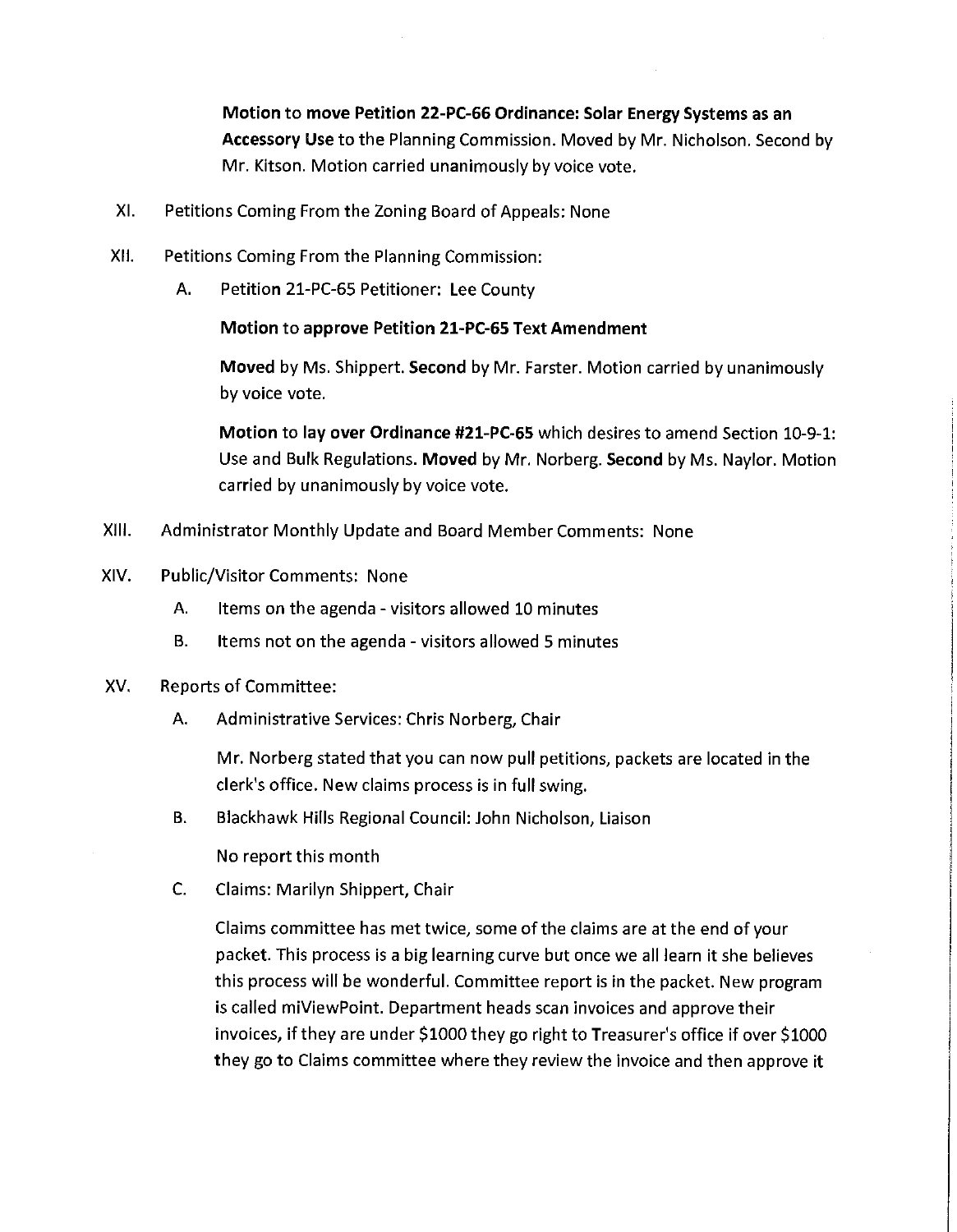on to the Treasurer's office for a check to be cut. The department heads get to see where they are in their budget, what has been spent and what is left.

D. Finance: Jim Schielein, Chair

Mr. Kitson sat in for finance chair this month. Reviewed a bid for IT services and passed that on and also reviewed and passed on the three recommendations for ARPA. Notes are in the packet

E. Health Department: Katie White, Liaison

Minutes are in the packet

F. 911 Board: Keane Hudson, Liaison

Nothing new to add next meeting is February 26th.

G. Properties/ Planning/ Zoning: Tom Wilson, Chair

Information is in the packet, one thing that they are working on is seeking bids for the architectural work and the engineering for the old lee building. Hopefully next month they will have that report.

H. Public Safety/ Health/ Judicial: Mike Koppien, Chair

Notes are in the packet. Shortest meeting they have had because of the change and process of the new claims procedure. Update on the new UTV ordinance came from Mr. Skrogstad, which is still in the works.

I. Transportation/ Solid Waste: Doug Farster, Chair (Motion to Approve Claims)

**Motion** to prove the claims. **Moved** by Mr. Considine. **Second** by Ms. Naylor. Motion carried by unanimously by *voice vote.* 

J. Tri-County Opportunities Council: Marvin Williams, Liaison

No report

K. Tourism: Bill Palen, Liaison

Events are listed in the flyer on your desk. Our share of the hotel motel tax for November is \$6334.76

L. United Counties Council of Illinois (UCCI): Doug Farster, Liaison

Minutes are in the packet from the November meeting, next meeting is on the 24th of January, which Mr. Farster will not be able to attend he will be out of the county so if anyone would like to attend via zoom let him know or Chairman Olson.

M. Executive/ Claims: Bob Olson, Chair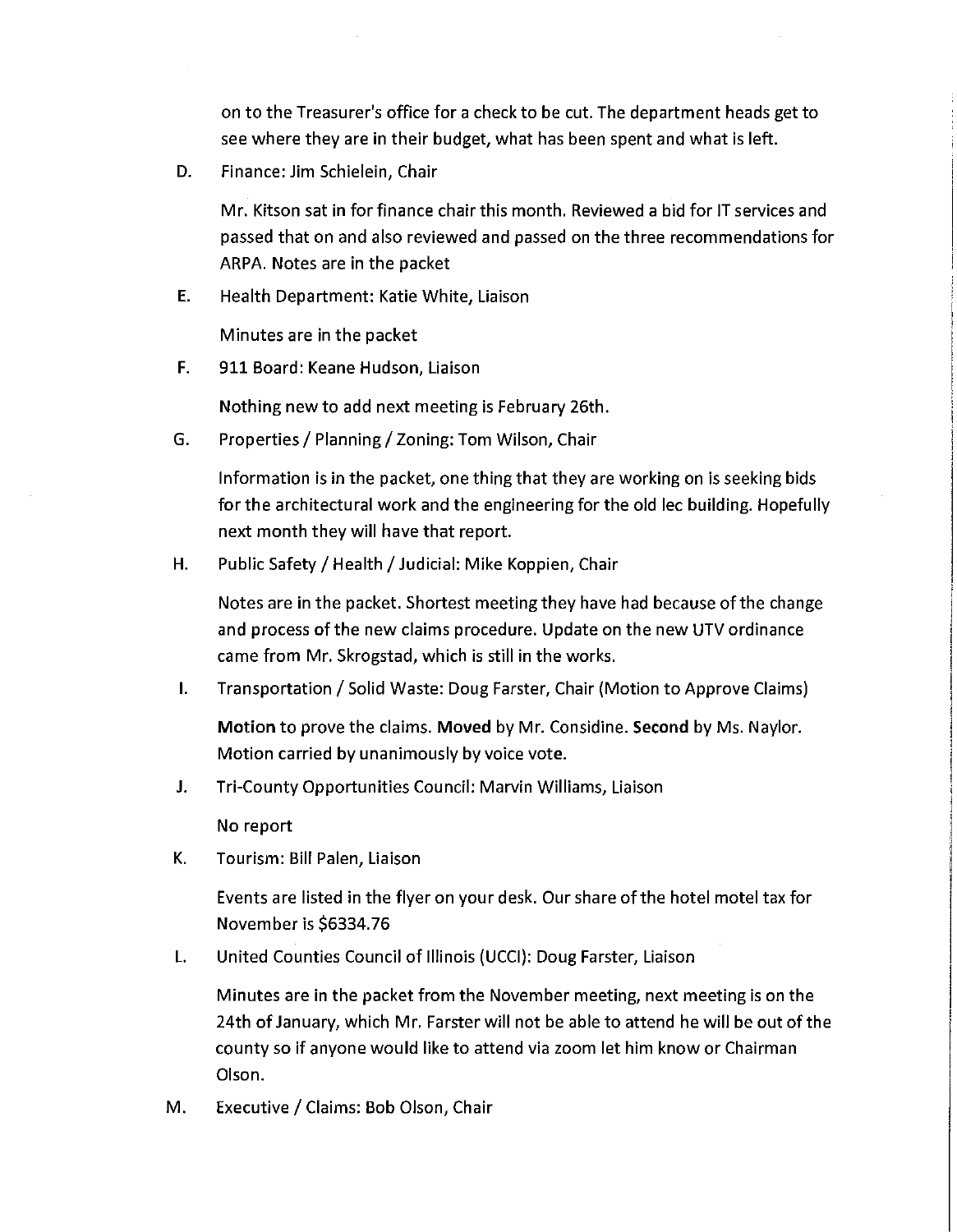Minutes are in the packet and no claims to approve since we now have the new claims committee.

XVI. County Officers Reports.

**Motion** to approve reports. **Moved** by Mr. Norberg. **Second** by Mr. Kitson. Motion carried unanimously by voice vote.

- XVII. Old Business:
	- A. Resolution: Adjustment of Precinct Boundaries Establishing Polling Locations

**Motion** to approve Resolution. **Moved** by Mr. Nicholson. **Second** by Ms. Shippert. Motion carried unanimously by voice vote.

#### XVIII. New Business:

- A. ARPA Committee Funding Recommendations
	- 1. Sauk Valley Community College Agriculture Program \$100,000
	- 2. Lee County Tourism Council \$22,000
	- 3. Lee Co Business Permit Fees \$60,000/year for 2 years

**Motion** to approve all 3 of these recommendations at the same time. **Moved** by Mr. Palen. **Second** by Mr. Kitson. Motion carried unanimously by voice vote to approve all 3 at the same time. **Motion** to approve all 3 recommendations. **Moved** by Mr. Kitson. **Second** by Mr. Hudson. Motion carried unanimously by voice vote.

B. IT Services - Bid Approval

**Motion** to approve Bid Approval. **Moved** by Mr. Kitson. **Second** by Ms. Shippert. Motion carried unanimously by voice vote.

- C. Lee County QBS Policy 2022 Highway Department
- D. Lee County QBS Resolution Highway Department

Mr. Anderson spoke on behalf of QBS Resolution(qualification based selection).ln the near future we will need to look at hiring some consultants to do some engineering work that could cost \$40,000 or more which is the threshold with in the law and this just provides a policy or a framework in which the selection process takes place. It mirrors IDOT's Bureau local roads and streets manuals section that addresses the policies. Only action needed is on the resolution itself.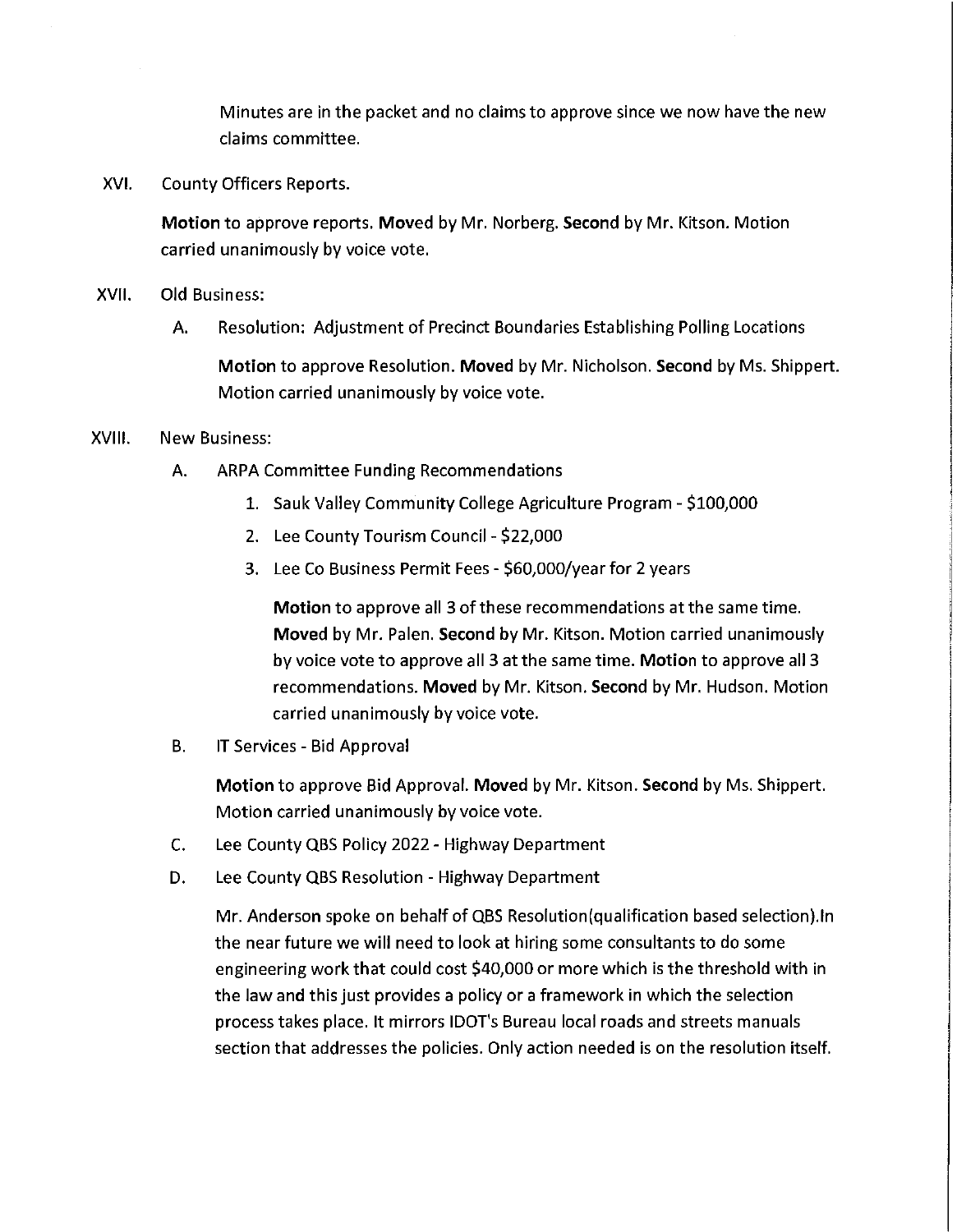**Motion** to approve the resolution. **Moved** by Mr. Farster. **Second** by Wilson. Motion carried unanimously by voice vote.

### E. Resolution: **Support of Law Enforcement Professionals and Demand the Repeal of H.B. 3653/The Safe-T Act in its entirety**

Lee County is sending this resolution to the Illinois House Senate President and to Governor JB Pritzker. Mr. Skrogstad read the resolution to the County Board.

**Motion** to approve this resolution. **Moved** by Mr. Hudson. **Second** by Mr. Farster. Discussion: Mr. Bally spoke on behalf of this resolution and he has concerns about how this was put together and he thinks it was put together with a lot of good technical background. It has a lot of changes, sentencing changes, bail changes, he agrees to most everything in this resolution, this is a statewide law. He would support this motion if it was amended and the last sentence was taken out and it further resolved that we demand the Illinois General Assembly to repeal this act.

A roll call vote is called.

YES: Nicholson, Norberg, Palen, Schielein, Shippert, Skrogstad, Wilson, Zeman, Allen, Bivins, Book, Considine, Farster, Hudson, Humphrey, Kitson, Koppien, Mimini, Naylor and Olson

NO: Bally

ABSENT: White, Williams and McClain

#### Motion carried by a roll call vote

- XIX. Appointments: None
- XX. Executive Session: None
- XXI. Request for Deposit of Funds

**Motion** to approve Deposit of Funds. **Moved** by Mr. Kitson. **Second** by Mr. Book. Motion carried unanimously by voice vote.

XXII. Mileage and Per Diem:

**Motion** to pay Mileage and Per Diem. **Moved** by Mr. Koppien. **Second** by Mr. Kitson. Motion carried unanimously by voice vote.

XXIII. All Bills and Appropriations allowed by roll call: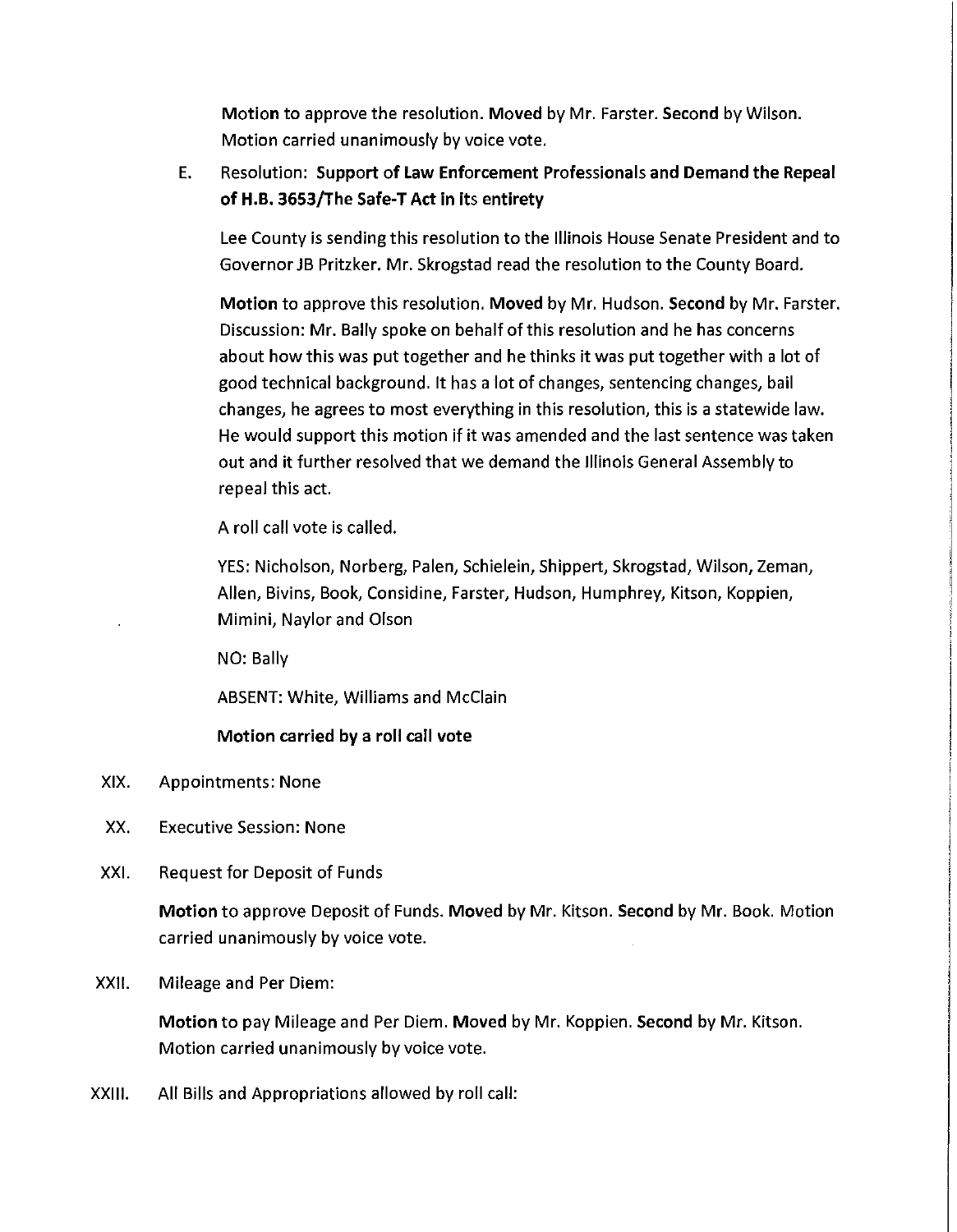**Motion** to pay All Bills and Appropriations. **Moved** by Mr. Kitson. **Second** by Ms. Naylor. A roll call vote is called.

YES: Norberg, Palen, Schielein, Shippert, Skrogstad, Wilson, Zeman, Allen, Bally, Bivins, Book, Considine, Farster, Hudson, Humphrey, Kitson, Koppien, Mimini, Naylor, Nicholson and Olson.

NO: None

ABSENT: White, Williams and McClain

#### **Motion carried by a voice vote.**

**Motion** to pay All Bills and Appropriations from the month of December 2021-which was missed at the Regular Lee County Board Meeting on December 21, 2021. **Moved** by Mr. Bally. **Second** by Mr. Book. A roll call vote is called.

YES: Palen, Schielein, Shippert, Skrogstad, Wilson, Zeman, Allen, Bally, Bivins, Book, Considine, Farster, Hudson, Humphrey, Kitson, Koppien, Mimini, Naylor, Nicholson, Norberg and Olson.

NO: None

ABSENT: White, Williams and McClain

XXIV. Motion to Adjourn:

**Motion** to adjourn. **Moved** by Mr. Considine. **Second** by Ms. Allen. Motion carried by unanimously by voice vote.

Adjourned at 6:52 p.m.

Robert Olson Chairman Lee County Board

Attest: Nancy Petersen Ex-Officio Clerk of the Lee County Board

#### LEE COUNTY BOARD MEETING

JANUARY 20, 2022

#### BOOK 45 PAGE 8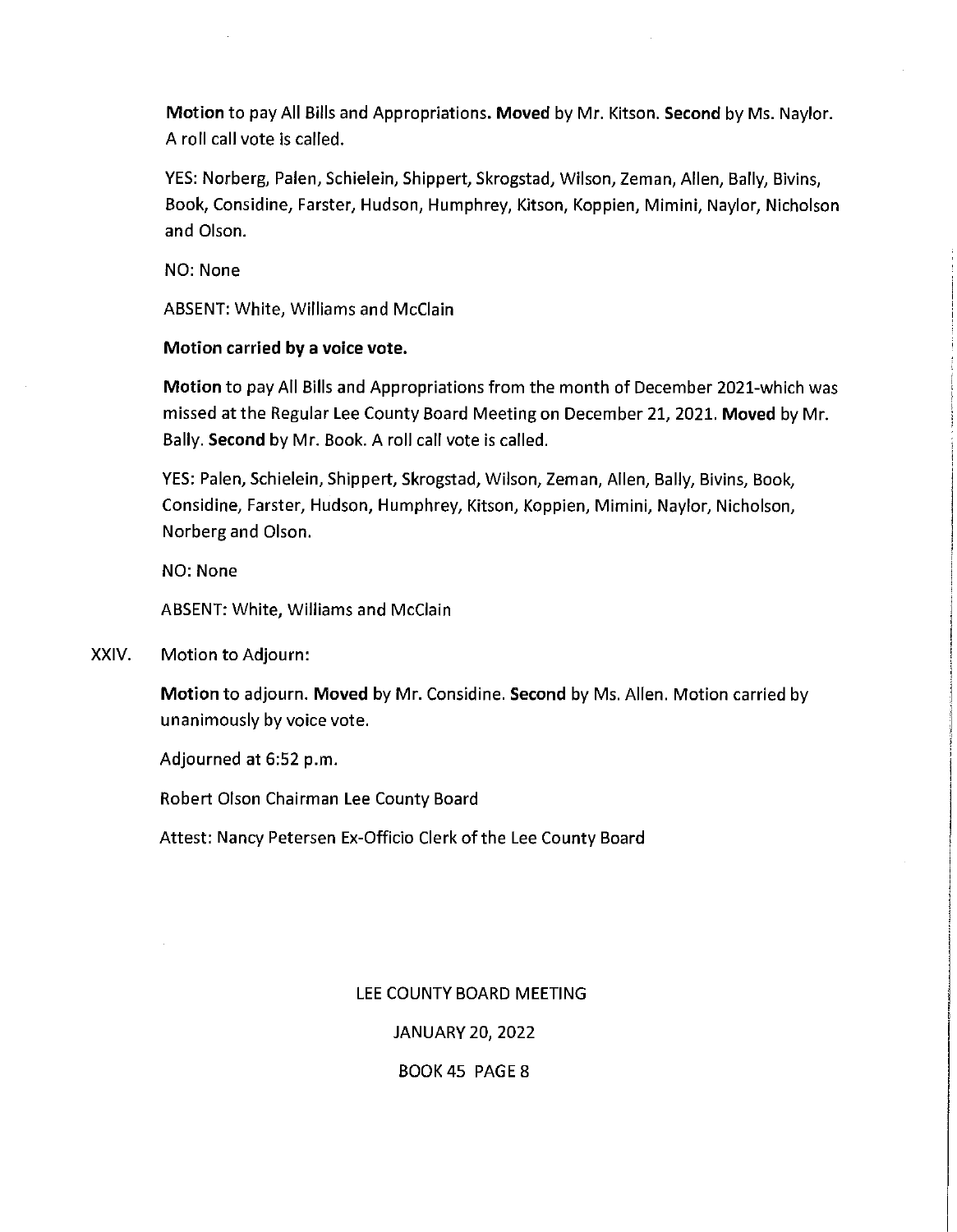### **RESOLUTION** 2018-00156



WHEREAS, The County of Lee, as Trustee for the Taxing Districts therein, has undertaken a program to collect delinquent taxes and to perfect titles to real property in cases in which the taxes on such real property have not been paid, pursuant to 35ILCS 200/21-90, and

WHEREAS, Pursuant to this program, the County of Lee, as Trustee for the Taxing Districts therein, has acquired an interest in the following described real estate:

SECT/LOT:00 TWP:19RNG/BLK:010WOODHAVEN LAKES UNIT 17 PHASE 2 PT SECS 1 2 LT 282 BK 0007-2096 WD JT

PERMANENT PARCEL NUMBER: 13-21-01-303-027

As described in certificate(s): 2018-00156 sold on October 30, 2018

Commonly known as: 17 282 bradford dr

and it appearing to the Finance Committee that it is in the best interest of the County to accept full payment of the delinquent taxes, penalties, interest, and costs from the owner of an interest in said property.

WHEREAS, Don & Diane Stender, has paid \$2,333.08 for the full amount of taxes involved and a request for surrender of the tax sale certificate has been presented to the Finance Committee and at the same time it having been determined that the County shall receive \$1,528.22 as a return for its Certificate(s) of Purchase. The County Clerk shall receive \$145.00 for cancellation of Certificate(s) and to reimburse the revolving account the charges advanced from this account. The remainder is the amount due the Agent under his contract for services.

WHEREAS, your Finance Committee recommends the adoption of the following resolution:

BE IT RESOLVED BY THE COUNTY BOARD OF LEE COUNTY, ILLINOIS, that the Chairman of the Board of Lee County, Illinois, hereby authorizes the cancellation of the appropriate Certificate(s) of Purchase on the above described real estate for the sum of \$1,528.22 to be paid to the Treasurer of Lee County, Illinois, to be disbursed according to law. This resolution to be effective for sixty (60) days from this date and any transaction between the above parties not occurring within this period shall be null and void.

| 204<br>ADOPTED by roll call vote this<br>day of | arvaly |           |
|-------------------------------------------------|--------|-----------|
| ATTEST:<br><b>CLERK</b>                         |        | CHAIRMAN  |
| <b>SURRENDER</b>                                |        | 01-22-001 |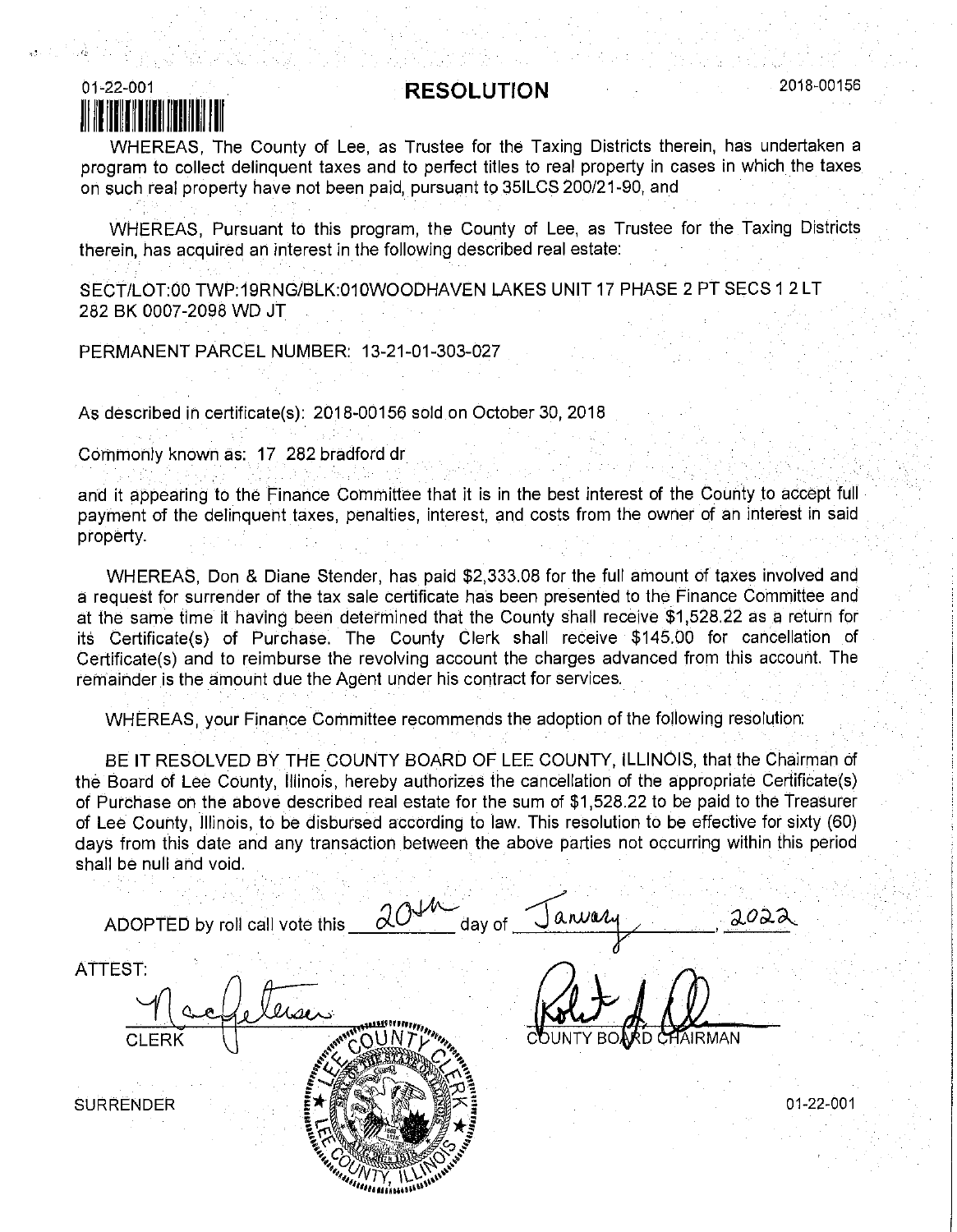## Resolution #  $01.22.002$

#### **DECLARING VACANCY IN COUNTY BOARD DISTRICT 3 AND APPOINTMENT TO FILL VACANCY OF COUNTY BOARD DISTRICT 3**

WHEREAS, the Lee County Board was duly organized pursuant to 55 ILCS 5/ 1-3005; and,

WHEREAS, James Horstman, a duly elected County Board Member, resigned from this County Board, County Board District 3, effective January 3, 2022; and,

WHEREAS, at the time of his election, Member Horstman was a member of the Republican Party; and,

WHEREAS, in accordance with Illinois law, it is necessary that the County Board declare a vacancy exists in this County Board District 3; and,

WHEREAS, in accordance with Illinois Compiled Statute 10 ILCS 5/25-11, the Central Committees of the Lee County Republican Party and Lee County Democratic Party have been duly informed of said vacancy; and,

WHEREAS, the vacancy occurred with less than 28 months remaining in the unexpired term;

NOW, THEREFORE, BE IT RESOLVED, by the County Board of Lee County Illinois, that:

- a. Having received the resignation of James Horstman, a vacancy is hereby declared to exist in this County Board District 3; and,
- b. The appointment of Timothy Bivins to fill the unexpired term of James Horstman in Lee County Board District 3 is hereby approved.



ATTEST: County Clerk) Lee

PASSED BY THE LEE COUNTY BOARD

THIS  $\lambda$ AY OF January 2022. Bv.

Board Chairman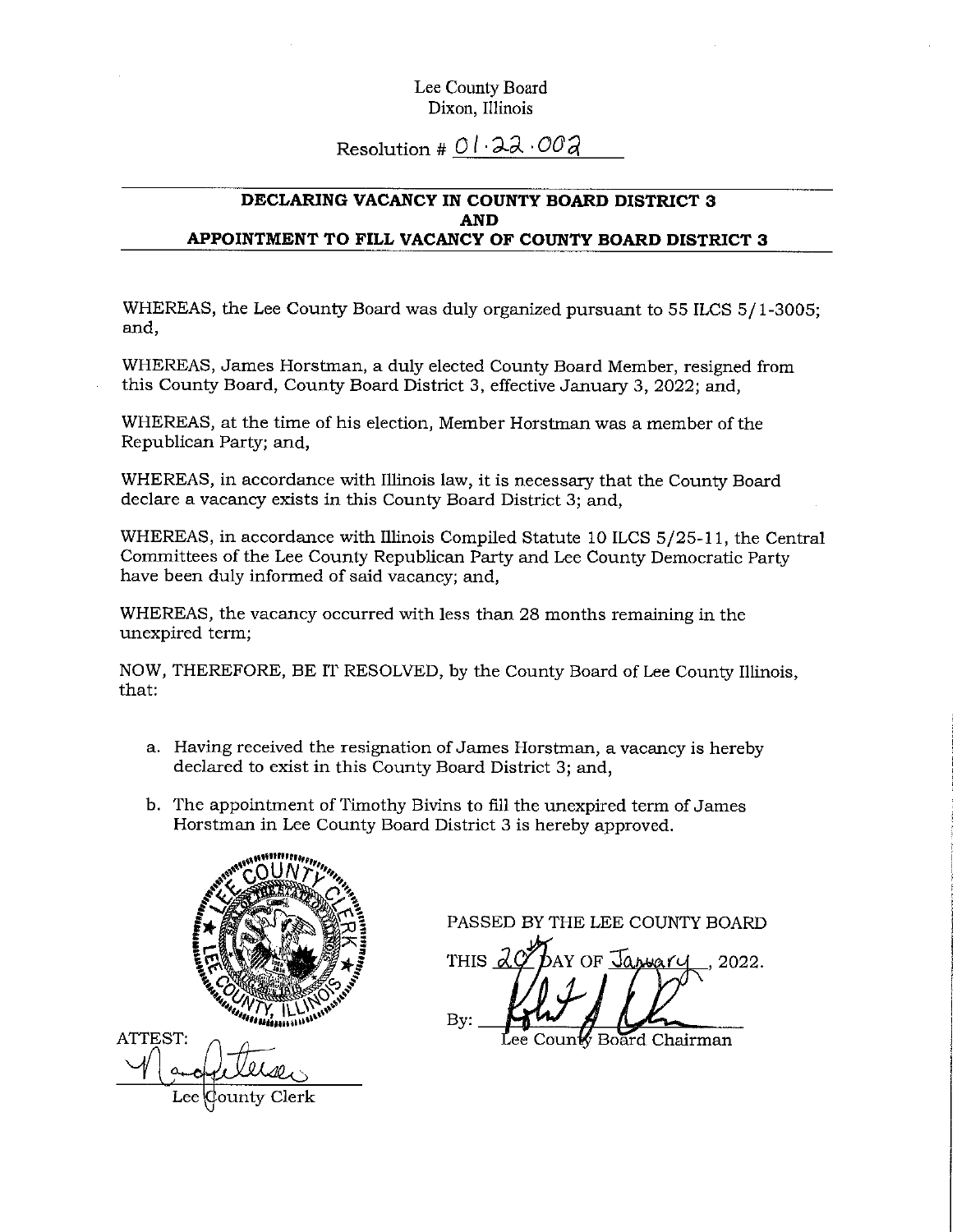#### LEE COUNTY BOARD

Resolution #  $0$  . 22.003

#### **IN RECOGNITION AND PROFOUND APPRECIATION OF DISTINGUISHED SERVICE BY JIM WENTLING**

WHEREAS, Jim Wentling has always been mindful of the interests of Lee County and worked tirelessly towards the betterment of the County. His involvement in County Government included being a member of the Lee County Board for 15 years (2006- 2021), serving as the Lee County Board Chairman from December of 2016 through November of 2018. Jim served as a member of the Transportation/Solid Waste Committee, Administrative Services Committee, Public Safety-Health-Judicial Committee and the Executive Committee. Jim also sat as the Chair of the Negotiations Committee and the Finance Committee. After resigning his duties as an Elected Official, Jim continues to work diligently with the Elections Department during every election.

WHEREAS, Jim Wentling provided outstanding leadership and guidance to Lee County in each and every capacity he served in, and

WHEREAS, Jim Wentling served faithfully and with honor, integrity and great distinction during his years in County Government, earning the respect of board members, county officers, employees and the public.

NOW, THEREFORE, BE IT RESOLVED, THAT the Lee County Board formally acknowledges and extends its profound appreciation to Jim Wentling for the contributions made during his service to Lee County.

FURTHER BE IT RESOLVED, that to commemorate his extraordinary dedication and service to the citizens of Lee County, a copy of this Resolution will be presented in his honor at the January 2022, County Board meeting and shall be duly recorded and spread upon the minutes of the January 20, 2022, meeting of the Lee County Board.



PASSED BY THE LEE COUNTY BOARD THIS  $20$  $\overline{\text{DAY OF}}$  Jahuar  $\sim$ ,2022

BY: Board Chairman ee Count**iv** 

Attest:

Lee County Clerk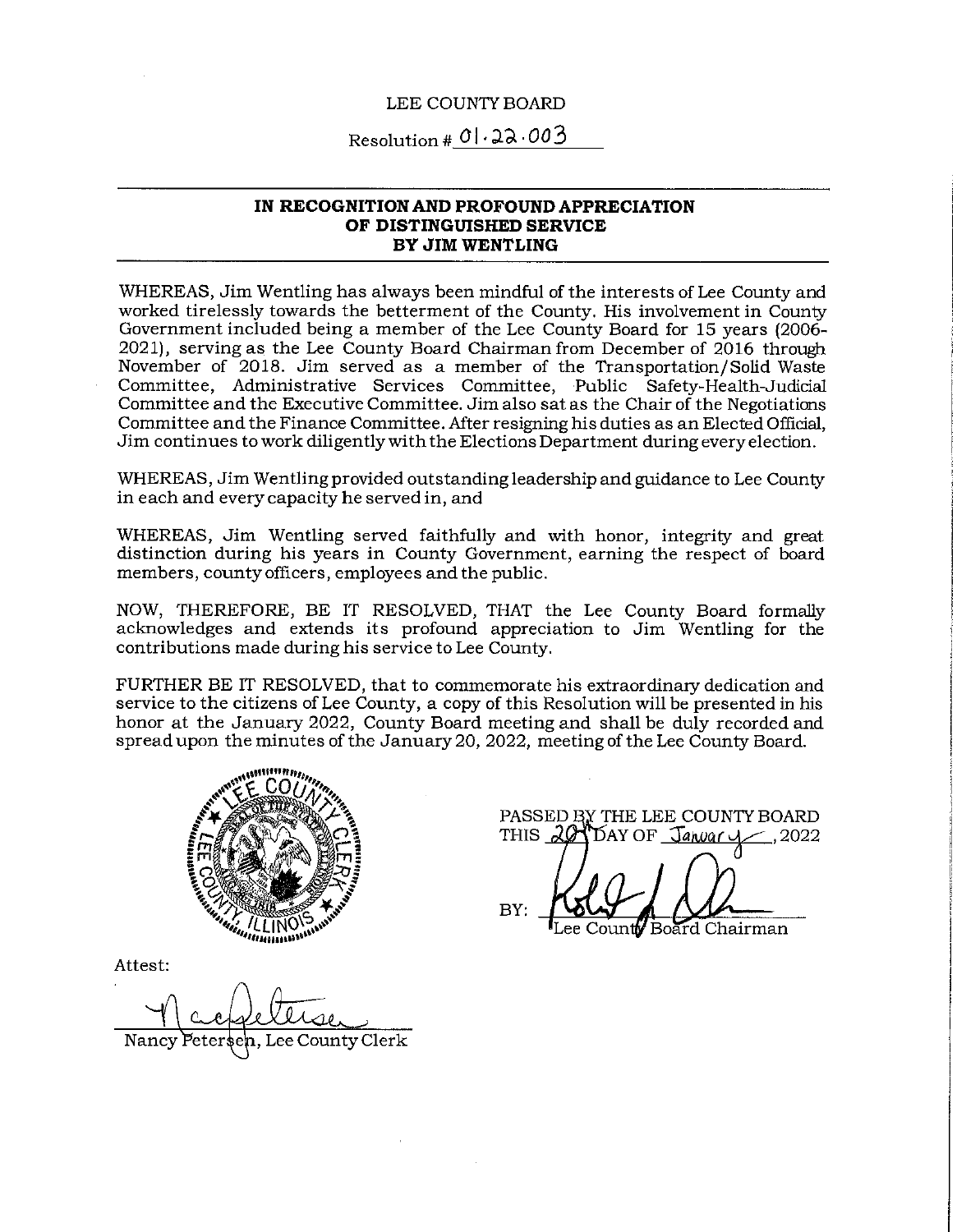#### **RESOLUTION NO. 0 | 22 .004**

#### **ADJUSTMENT OF PRECINCT BOUNDARIES ESTABLISHING POLLING LOCATIONS AMENDMENT DUE TO SCRIVNER'S ERROR**

**WHEREAS,** pursuant to the Illinois Election Code 10 ILCS 5/11-2 (Election Precincts) the County Board in each county shall divide its election precincts so that each precinct shall contain, as near as may be practicable, 1,200 registered voters.

**WHEREAS,** in order to situate each precinct within a single district or ward, the County Board shall change the boundaries of election precincts after each decennial census as soon as is practicable following the completion of congressional and legislative redistricting, except that, in 2021, the county board shall change the boundaries at a regular or special meeting within 60 days after the effective date of this amendatory Act of the 102nd General Assembly, November 15, 2021; and

**WHEREAS,** the Board approved changes to the precinct boundaries following the decennial census pursuant to Resolution #12-21-016, adopted by the Board on December 21, 2021; and

**WHEREAS,** subsequent to the December 21, 2021 Board approval, staff in the Election Department have discovered a scrivener's error resulting in Dixon Precinct 16 having too few registered voters.

**NOW, THEREFORE BE IT RESOLVED,** the Lee County Board hereby corrects the scrivener's error as follows:

- I. Consolidates the former Dixon Precincts 16 and 18 into a single Precinct, hereafter known as DIXON PRECINCT 16 (REVISED). (Attached EXHIBIT A)
- 2. Establish the Lee County polling locations as set forth on EXHIBIT  $B REVISED$ POLLING LOCATIONS.



PASSED BY THE LEE COUNTY BOARD

THIS c nf Januar BY Board Chairman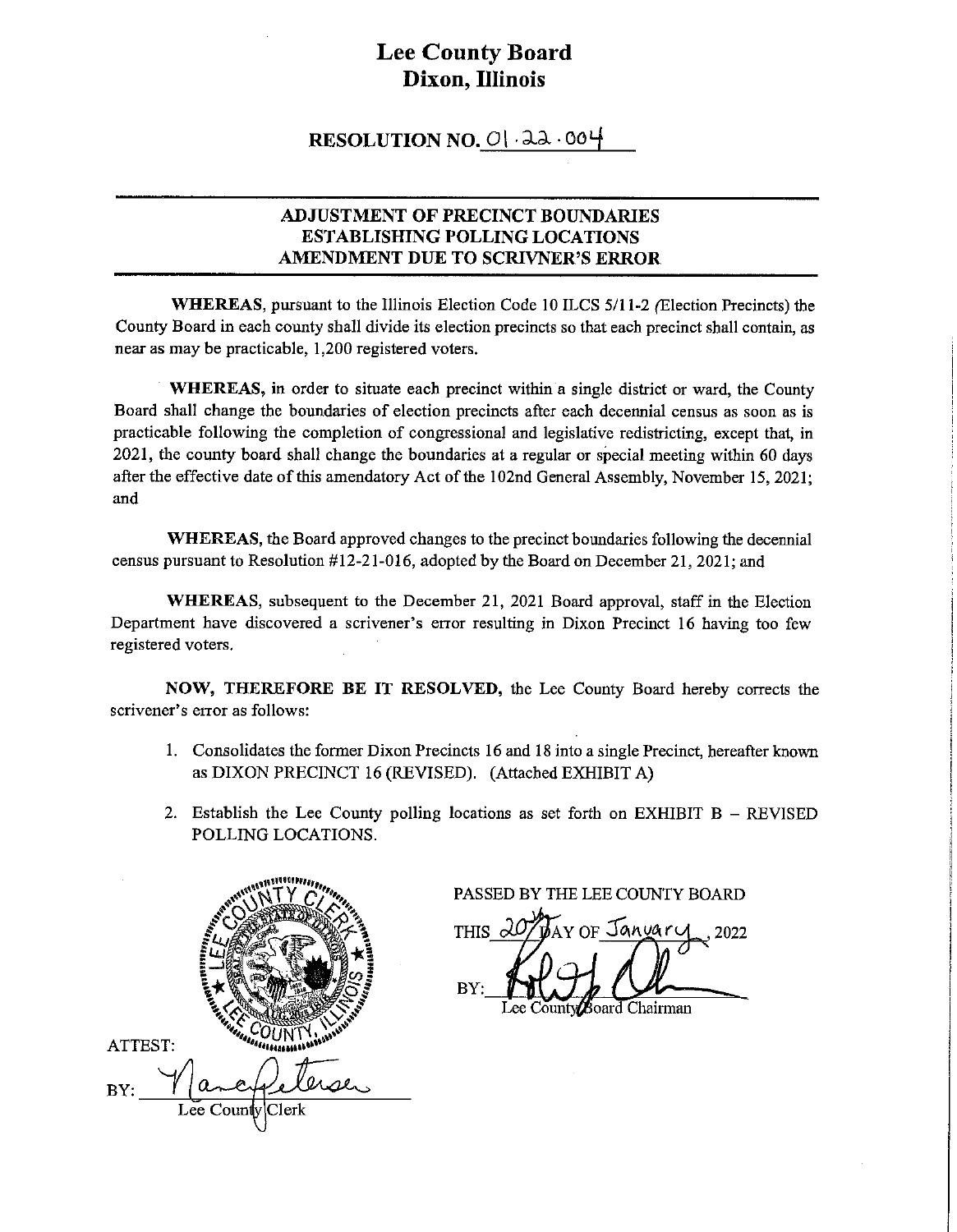# EXHIBIT A: DIXON TOWNSHIP PRECINCTS (REVISED)

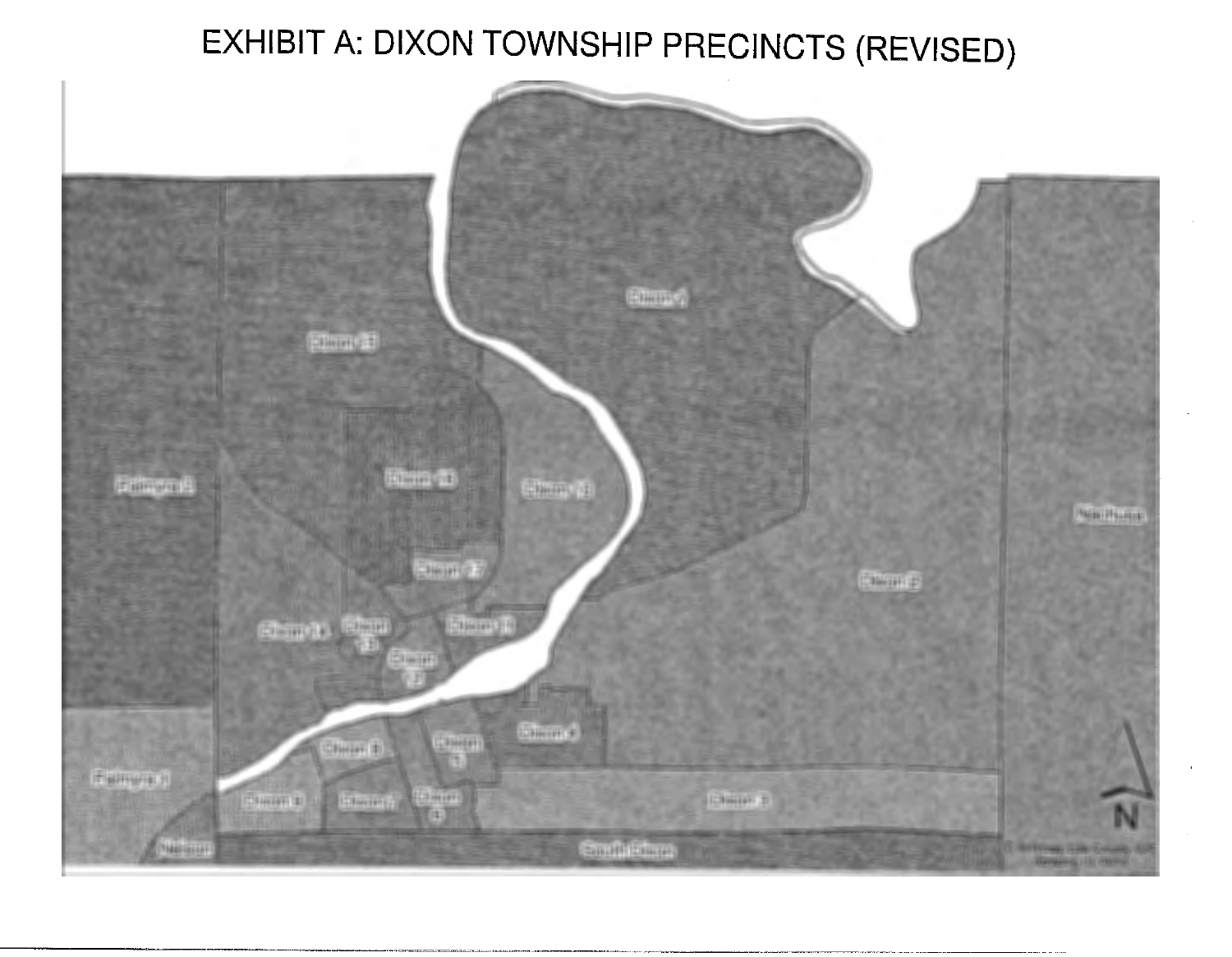## EXHIBIT A DIXON PRECINCT 16 (REVISED)



C Bollman, Lee County GIS January 13, 2022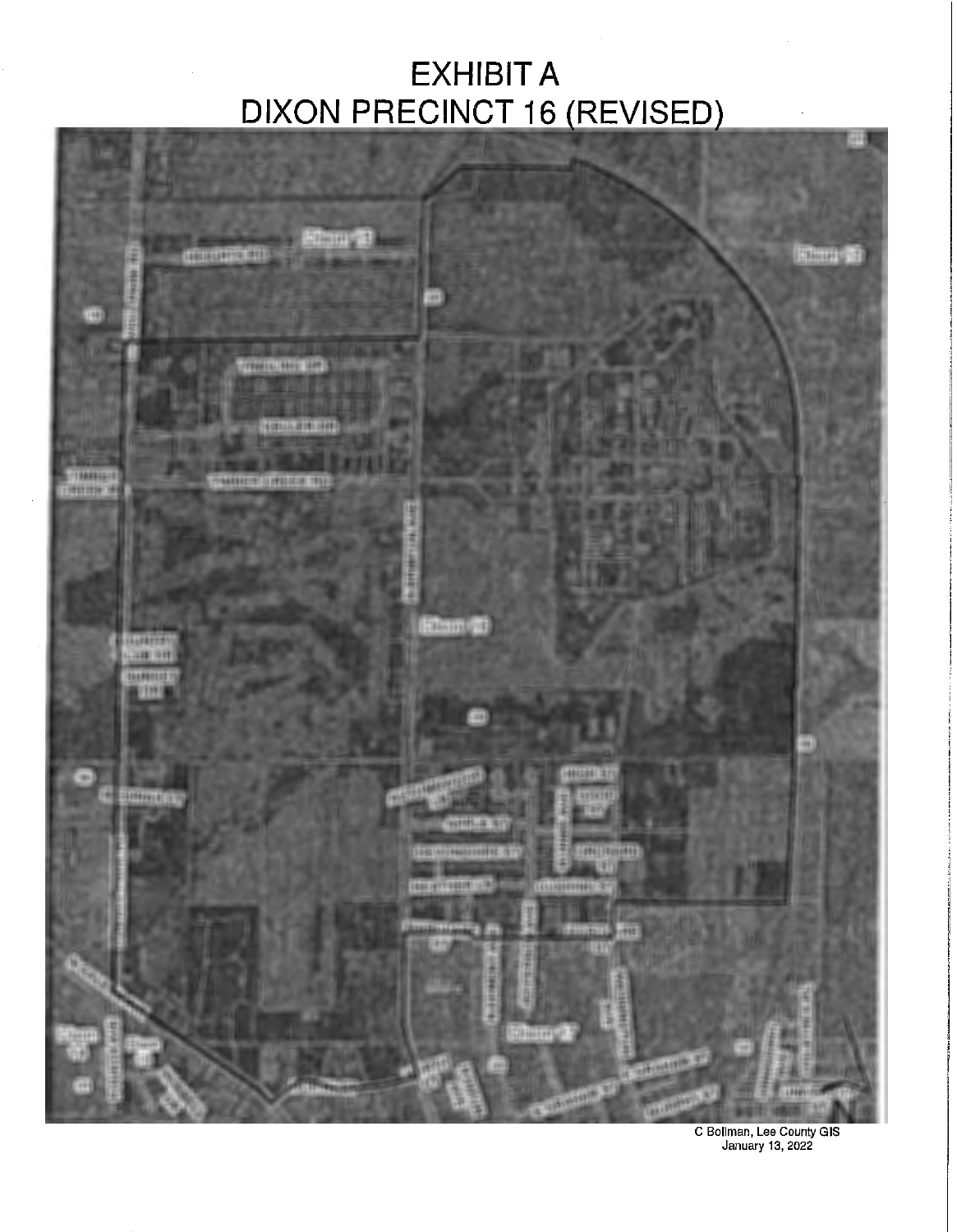#### EXHIBIT B - REVISED POLLING LOCATIONS

 $\sim$ 

 $\bar{z}$ 

| <b>PRECINCTS</b>    | <b>LOCATION</b>                     | <b>ADDRESS</b>         | <b>TOWN</b>       |
|---------------------|-------------------------------------|------------------------|-------------------|
| Alto                | Ogle-Lee Fire Station               | 311 Main St            | Steward 60553     |
| Amboy 1             | <b>Amboy Community Building</b>     | 280 W. Wasson Rd       | Amboy 61310       |
| Amboy 2             | <b>Amboy Community Building</b>     | 280 W. Wasson Rd       | Amboy 61310       |
| Amboy 3             | Amboy Community Building            | 280 W. Wasson Rd       | Amboy 61310       |
| Ashton 1            | Mills & Petrie Building             | 704 N. First St        | Ashton 61006      |
| Ashton 2            | Mills & Petrie Building             | 704 N. First St        | Ashton 61006      |
| <b>Bradford</b>     | Mills & Petrie Building             | 704 N. First St        | Ashton 61006      |
| Brooklyn 1          | St Mary Parish Hall                 | 2530 Johnson St        | W. Brooklyn 61378 |
| Brooklyn 2          | Compton Village Hall                | 766 IL RT 251          | Compton 61318     |
| Dixon 1             | Elks Lodge                          | 1279 Franklin Grove Rd | Dixon 61021       |
| Dixon 2             | Elks Lodge                          | 1279 Franklin Grove Rd | Dixon 61021       |
| Dixon 3             | Elks Lodge                          | 1279 Franklin Grove Rd | Dixon 61021       |
| Dixon 4             | St. Patrick Church, Holloway Center | 612 Highland Ave       | Dixon 61021       |
| Dixon 5             | St. Patrick Church, Holloway Center | 612 Highland Ave       | Dixon 61021       |
| Dixon 6             | St. Patrick Church, Holloway Center | 612 Highland Ave       | Dixon 61021       |
| Dixon 7             | Loveland Comm. Building             | 513 W. Second St       | Dixon 61021       |
| Dixon 8             | Loveland Comm. Building             | 513 W. Second St       | Dixon 61021       |
| Dixon 9             | Loveland Comm. Building             | 513 W. Second St       | Dixon 61021       |
| Dixon 10            | Bethel Church, Pre-school Gym       | 125 North Court        | Dixon 61021       |
| Dixon 11            | Bethel Church, Pre-school Gym       | 125 North Court        | Dixon 61021       |
| Dixon 12            | Bethel Church, Pre-school Gym       | 125 North Court        | Dixon 61021       |
| Dixon 13            | Bethel Church, Pre-school Gym       | 125 North Court        | Dixon 61021       |
| Dixon 14            | Northside Baptist Church            | 598 River Ln           | Dixon 61021       |
| Dixon 15            | Masonic Friendship Lodge            | 1409 N. Galena Ave.    | Dixon 61021       |
| Dixon 16            | Masonic Friendship Lodge            | 1409 N. Galena Ave.    | Dixon 61021       |
| Dixon 17            | Masonic Friendship Lodge            | 1409 N. Galena Ave.    | Dixon 61021       |
| <b>East Grove</b>   | Harmon CommBldg/FireStation         | 104 E. Main St         | Harmon 61042      |
| Franklin Grove 1    | Franklin Grove Village Hall         | 105 E. South St        | Fr. Grove 61031   |
| Franklin Grove 2    | Franklin Grove Village Hall         | 105 E. South St        | Fr. Grove 61031   |
| Hamilton            | Harmon CommBldg/FireStation         | 104 E. Main St         | Harmon 61042      |
| Harmon              | Harmon CommBidg/FireStation         | 104 E. Main St         | Harmon 61042      |
| Lee Center          | Amboy Community Building            | 280 W. Wasson Rd       | Amboy 61310       |
| Marion              | South Dixon Township Building       | 1558 Dutch Rd          | Dixon 61021       |
| May                 | <b>Ellice Dinges Center</b>         | 202 S. West St         | Sublette 61367    |
| Nachusa             | Elks Lodge                          | 1279 Franklin Grove Rd | Dixon 61021       |
| Nelson              | South Dixon Township Building       | 1558 Dutch Rd          | Dixon 61021       |
| Palmyra 1           | Northside Baptist Church            | 598 River Ln           | Dixon 61021       |
| Palmyra 2           | Northside Baptist Church            | 598 River Ln           | Dixon 61021       |
| Palmyra 3           | Northside Baptist Church            | 598 River Ln           | Dixon 61021       |
| Reynolds            | Mills & Petrie Building             | 704 N. First St        | Ashton 61006      |
| South Dixon         | South Dixon Township Building       | 1558 Dutch Rd          | Dixon 61021       |
| Sublette            | Ellice Dinges Center                | 202 S. West St         | Sublette 61367    |
| Viola               | St Mary Parish Hall                 | 2530 Johnson St        | W. Brooklyn 61378 |
| <b>Willow Creek</b> | Ogle-Lee Fire Station               | 311 Main St            | Steward 60553     |
| Wyoming 1           | Paw Paw Comm. Building              | 362 Chicago Rd         | Paw Paw 61353     |
| Wyoming 2           | Paw Paw Comm. Building              | 362 Chicago Rd         | Paw Paw 61353     |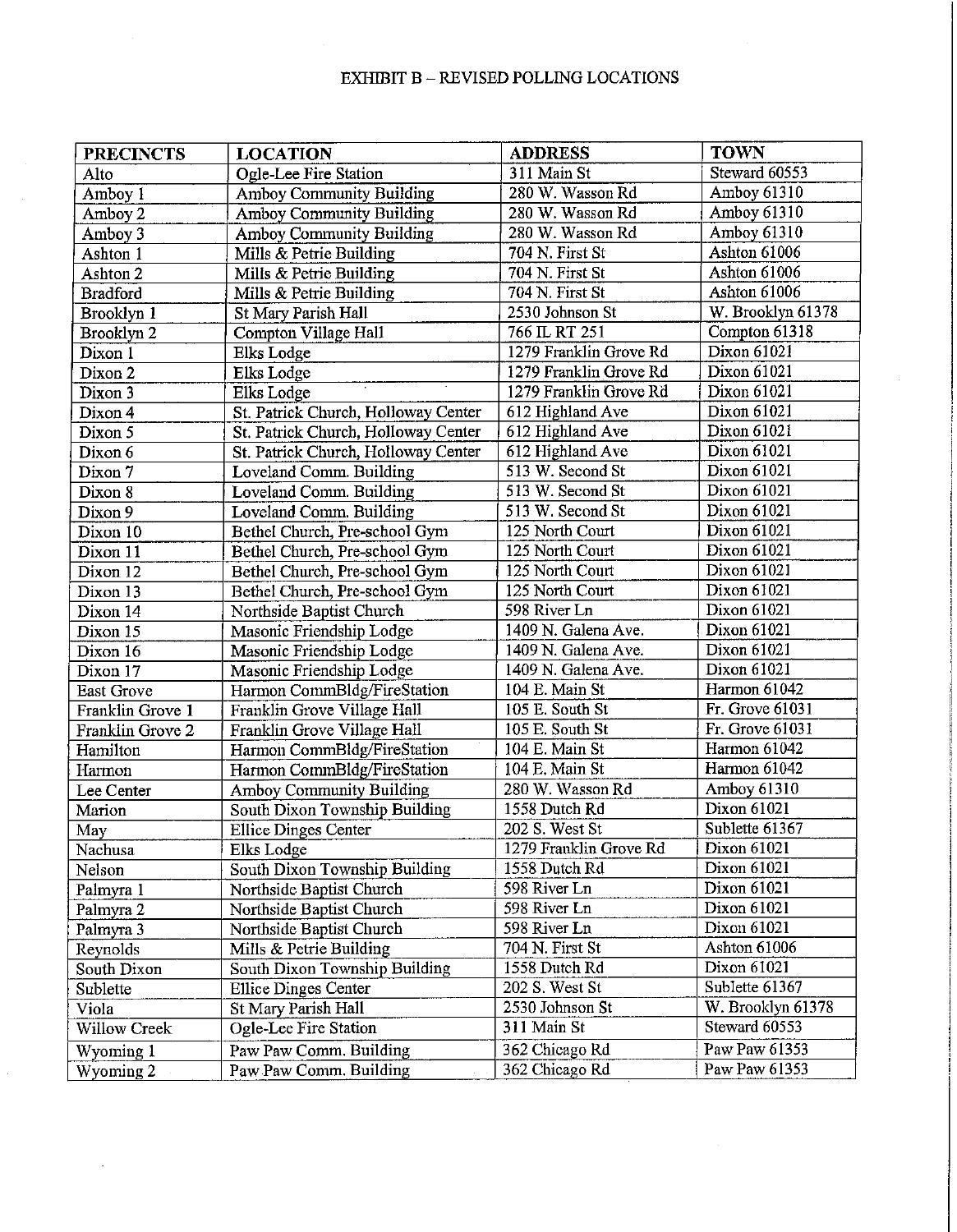#### LEE COUNTY BOARD Dixon, IL RESOLUTION NO. 0122.005

#### RESOLUTION FOR THE ADOPTION OF A QUALIFICATION BASED SELECTION PROCESS FOR THE PROCUREMENT OF PROFESSIONAL SERVICES FOR LEE COUNTY HIGHWAY DEPARTMENT TRANSPORTATION RELATED PROJECTS

WHEREAS, it is necessary for the Lee County Highway Department to procure consultant services from time to time to complete planning, surveying, engineering and other projects that require professional services from qualified consultants; and

WHEREAS, engineering and design related services must be selected on the basis of demonstrated competence and qualifications for the type of services required at a fair and reasonable price according to both The Brooks Act ( 40 USC 11) and the Illinois Local Government Professional Services Selection Act (50 ILCS 510); and

WHEREAS, the Federal Highway Administration (FHWA) has required that all local public agencies utilizing Federal-aid Highway Program (FAHP) funds to fund professional services adhere to the requirements for Procurement, Management and Administration of Engineering and Design related Services set forth in 23 CFR 172; and

WHEREAS, 23 CFR 172.5 states that the contracting agency shall prepare a written policy and procedure for the procurement, management and administration of engineering and design related consultant services.

NOW THEREFORE BE IT RESOLVED, that the Lee County Highway Department Qualification Based Selection Process for the Procurement of Professional Services is hereby adopted.

STATE OF ILLINOIS) ) ss COUNTY OF LEE )

I, Nancy Petersen, County Clerk in and for said County, in the State aforesaid, and keeper of the records and files thereof, as provided by Statute, do hereby certify the foregoing to be a true, perfect and complete copy of a resolution adopted by the County Board of Lee County, at its regular meeting held at Dixon on January 20 , 20 22 .

IN TESTIMONY WHEREOF, I have hereunto set my hand and affixed the seal of said County at my office in Dixon, in said County, this 20th day of January , A.D. 22 .  $\frac{1}{20}$ <br> $\frac{1}{20}$ 

ounty Clerk

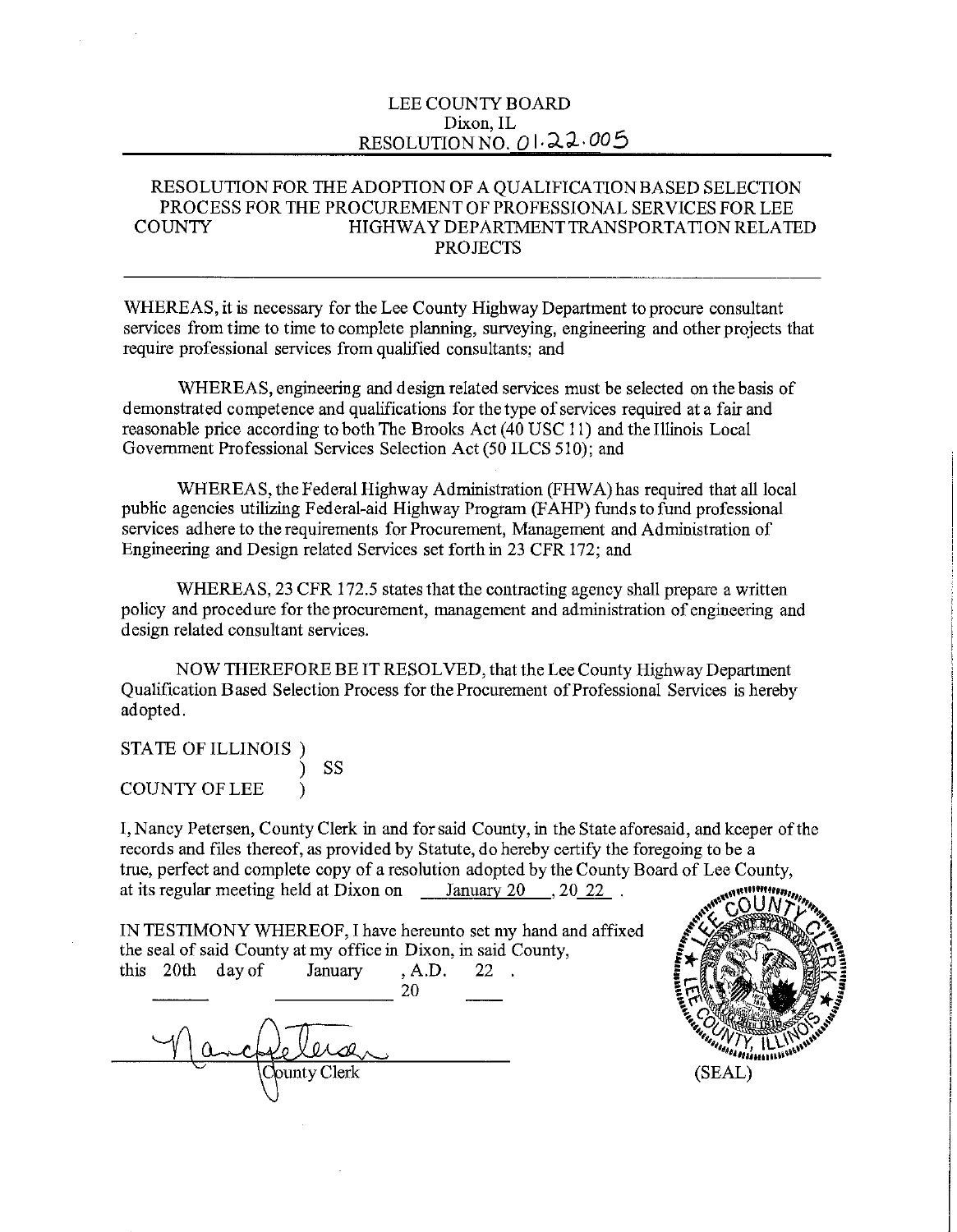## **RESOLUTION NO.**  $\frac{0!}{2}$ **. 00** $\varphi$

#### **SUPPORT OF LAW ENFORCEMENT PROFESSIONALS AND DEMAND THE REPEAL OF H.B. 3653/THE SAFE-TACT IN ITS ENTIRETY**

**WHEREAS,** for generations, the brave men and women of the law enforcement community have answered the call to serve and protect our communities. Our Law Enforcement Officers embody the courage and honor that represent the best of the State, County, and Local Jurisdictions throughout the State of Illinois; and

**WHEREAS,** in moments of danger and desperation, the first people we tum to are Law Enforcement Officers. These often unsung heroes risk their lives so that we can live in peace and security; and

**WHEREAS,** enduring long shifts in dangerous and unpredictable circumstances, our Law Enforcement Officers demonstrate remarkable self-control and operate under extreme pressure with uncommon professionalism. They deal with complex, challenging situations, and see the worst elements of humanity in the underbelly of society, situations to which most citizens have the privilege of turning a blind eye; and

**WHEREAS,** we owe dutiful respect and humble gratitude to the Law Enforcement Officers who work tirelessly with honor, dedication, and integrity to protect us and sacrifice so much to maintain and defend civil order in our community; and

**WHEREAS,** on January 13, 2021 the Illinois General Assembly passed House Bill 3653, which sponsors of the bill called the SAFE-T Act, and abolished cash bail, hinders law enforcement's ability to apprehend offenders, fails to protect victims, and emboldens criminals by removing consequences; and

**WHEREAS,** the new law created a task force to study qualified immunity for police officers, created an anonymous compliant process to pressure officers, and made dangerous changes in the use of force by officers, putting both the public and law enforcement at risk; it changed the standards for felony murder to make it more difficult to charge some of our society's most dangerous perpetrators;

**WHEREAS,** the Lee County Board feels this new law has made the job of protecting the public more difficult for law enforcement officers; and

**WHEREAS,** the Lee County Board believes law enforcement is essential to protecting lives, property, and businesses, and firmly supports Law Enforcement Officers at State, County and Local levels who put their lives at risk every day to serve and protect our community.